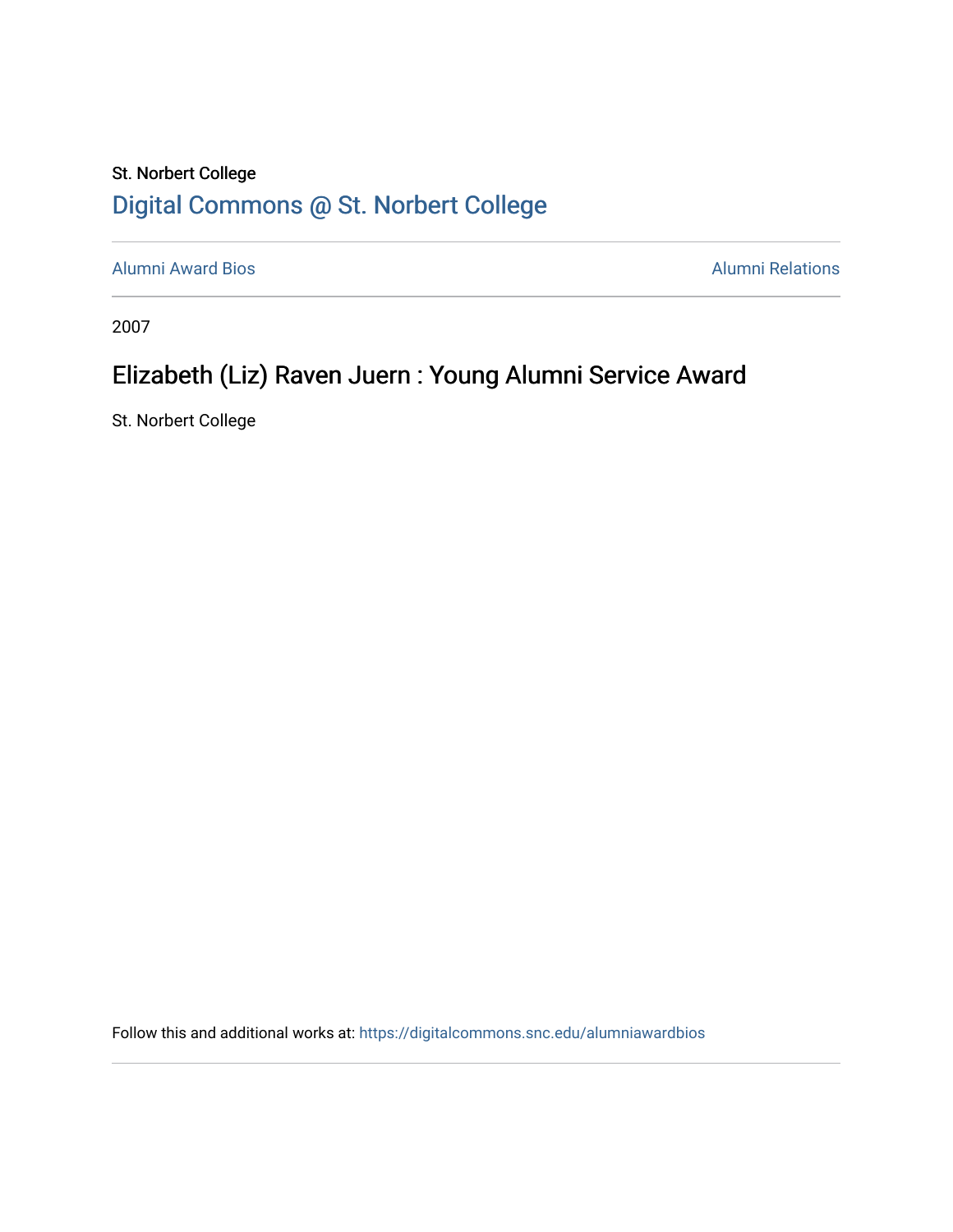

[Academics](https://www.snc.edu/academics) [Admission](https://www.snc.edu/admission) [Campus Life](https://www.snc.edu/campuslife) [Living Norbertine](https://www.snc.edu/livingnorbertine) [Athletics](https://www.snc.edu/athletics) [About](https://www.snc.edu/about)

Q

Giving

to SNC

[Alumni](https://www.snc.edu/alumni/) [Alumni Awards](https://www.snc.edu/alumni/awards/) 2007 Young Alumni Service Award A

## [Alumni](https://www.snc.edu/alumni/index.html)

[Events & Reunions](https://www.snc.edu/alumni/event/index.html) [Behind the Arch](https://www.snc.edu/alumni/event/behindthearch/) [Benefits and Services](https://www.snc.edu/alumni/benefits.html) [Get Involved](https://www.snc.edu/alumni/getinvolved.html) [Give to SNC](http://giving.snc.edu/) [Alumni Awards](https://www.snc.edu/alumni/awards/index.html) [Past Recipients](https://www.snc.edu/alumni/awards/recipients.html) [Knight Lights](https://www.snc.edu/alumni/knightlights/index.html) [Alumni-Owned](https://www.snc.edu/alumni/directory/index.html) [Businesses Network](https://www.snc.edu/alumni/directory/index.html) [Alumni Board](https://www.snc.edu/alumni/alumniboard.html) [Student Alumni](https://www.snc.edu/alumni/saa.html) [Ambassadors](https://www.snc.edu/alumni/saa.html) [Staff](https://www.snc.edu/alumni/contactus.html)

## 2007 Young Alumni Service Award Elizabeth (Liz) Raven Juern '97

The noted anthropologist, Margaret Mead, once remarked, "A small group of thoughtful people could change the world. Indeed, it's the only thing that ever has." Since graduating from St. Norbert College in 1997, with majors in International Studies and in German, Elizabeth Juern has been a part of numerous groups that are changing the world, one bit at a time.

Perhaps what initiated Liz's commitment to helping others was her trip after graduation to Bosnia with Professors Garth Katner and Kevin Quinn. There she taught English as a second language to college-age students as part of an overall effort to reestablish the work-torn country's university system.

After returning from Bosnia, Liz earned a Master's (MPA) degree in public administration from NYU, with an emphasis on nonprofit management. What has followed is a lengthy career with various nonprofit organizations. While in New York, she worked with the United Methodist Church's United Methodist Committee on Relief, and subsequently worked for UMCOR as an independent consultant to analyze a landmine removal project in Mozambique, a project that included field research in Africa.

When she moved back to Milwaukee, Liz worked as a program associate with the Volunteer Center of Greater Milwaukee, where she was in charge of the corporate volunteer program and annual volunteer recognition, as well as helping community individuals to find the right volunteer opportunities at local nonprofit organizations. This, in turn, led to a position as Development Director for Waukesha Country's Volunteer Center where she wrote grants and managed special events. This also involved her in the Points of Light National Conference on Volunteerism and in making national presentations on corporate leadership and, in particular, how Volunteer Centers and companies can work together.

Since 2005, Liz has been Associate Manager for the American Diabetes Association in Milwaukee. Once again, her major responsibilities have entailed special events and fundraising. Among the events she develops and manages are School Walk for Diabetes, Family Resource Network (a program she launched in Wis.) for families living with Diabetes, and Sheboygan County's "Brat Trot." All of these activities, and more, are part of her efforts to develop and sustain on-going relationships with sponsors, schools, donors, volunteers, and community partners. Among her accomplishments, Liz has, in one year, doubled the number of registrants